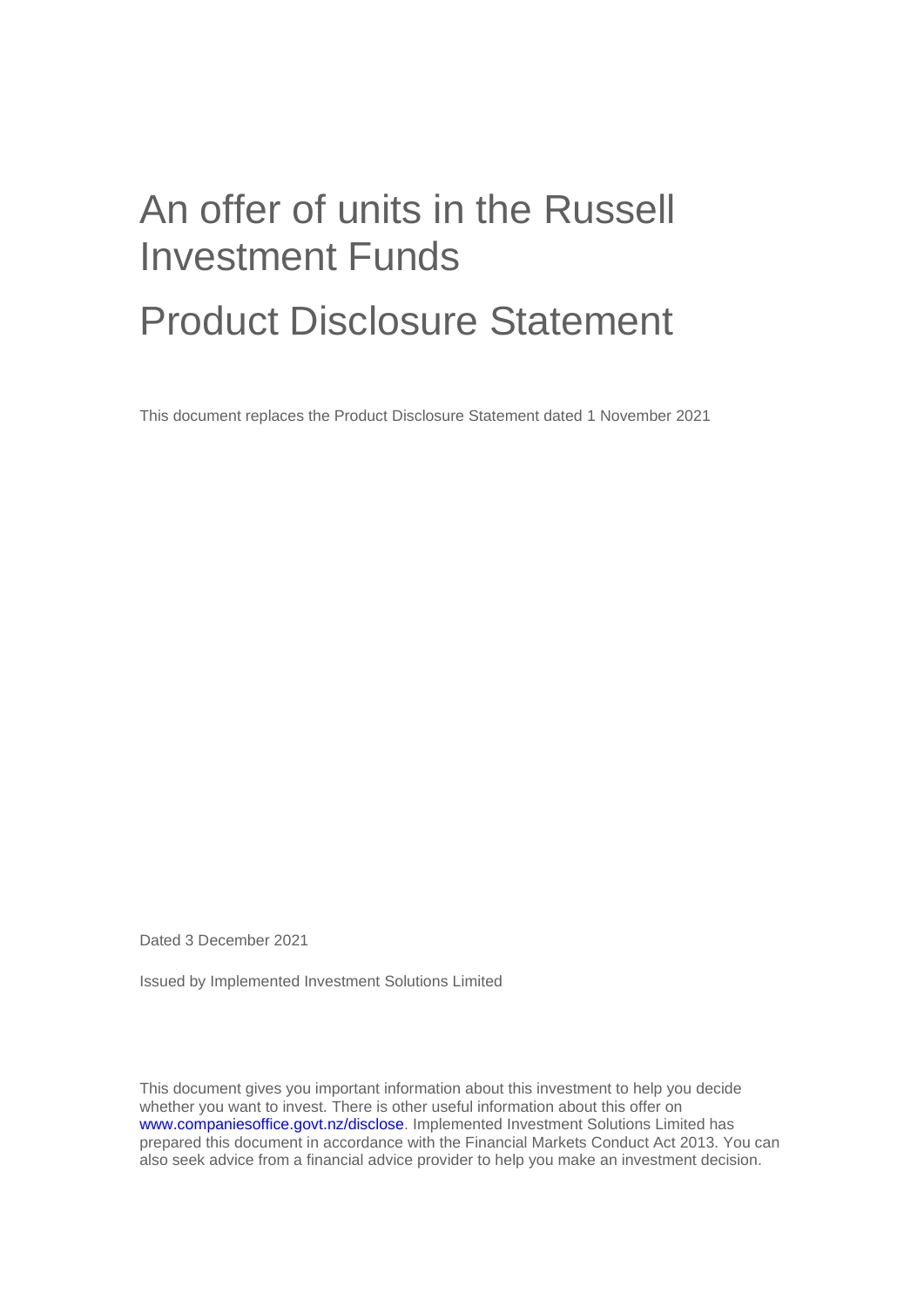# 1. Key information summary

#### **What is this?**

This is a managed investment scheme. Your money will be pooled with other investors' money and invested in various investments. Implemented Investment Solutions Limited will invest your money and charge you a fee for its services. The returns you receive are dependent on the investment decisions of Implemented Investment Solutions Limited and of its investment managers and the performance of the investments. The value of those investments may go up or down. The types of investments and the fees you will be charged are described in this document.

#### **What will your money be invested in?**

There are five funds ("Funds") offered under this Product Disclosure Statement ("PDS").

These investment options are summarised below. More information about the investment target and strategy for each investment option is provided in section [3](#page-7-0) of the PDS, ["Description of your investment options"](#page-7-0) on page [8.](#page-7-0)

| Fund                                   | <b>Description</b>                                                                                                                                                                                                                                                          | <b>Risk Indicator</b>                                                                                                                                                        | <b>Fund Charges</b><br>(Estimated, %<br>of the Fund's<br>net asset<br>value) | Indicative <sup>+</sup><br><b>Buy/Sell Spread</b><br>(of each<br>investment<br>/redemption) |
|----------------------------------------|-----------------------------------------------------------------------------------------------------------------------------------------------------------------------------------------------------------------------------------------------------------------------------|------------------------------------------------------------------------------------------------------------------------------------------------------------------------------|------------------------------------------------------------------------------|---------------------------------------------------------------------------------------------|
| Global<br><b>Shares Fund</b>           | Provides exposure to<br>international shares<br>and is actively<br>managed using a multi-<br>manager approach.<br>The objective is to<br>outperform the MSCI<br>ACWI Index - Net.*                                                                                          | Lower risk/<br>Higher risk/<br>potentially<br>potentially<br>higher<br>lower<br>returns<br>returns<br>3<br>$\overline{7}$<br>$\overline{2}$<br>$\overline{4}$<br>5<br>6<br>1 | 0.89%                                                                        | $0.18\%/0.13\%$                                                                             |
| Hedged<br>Global<br><b>Shares Fund</b> | Provides exposure to<br>international shares<br>and is actively<br>managed using a multi-<br>manager approach.<br>Targets being fully<br>hedged back to New<br>Zealand dollars.<br>The objective is to<br>outperform the MSCI<br>ACWI Index - 100%<br>Hedged to NZD - Net.* | Lower risk/<br>Higher risk/<br>potentially<br>potentially<br>higher<br>lower<br>returns<br>returns<br>$\overline{2}$<br>3<br>5<br>$\overline{7}$<br>$\overline{4}$<br>6<br>1 | 0.92%                                                                        | 0.20%/0.15%                                                                                 |
| <b>NZ Shares</b><br>Fund               | Provides exposure to a<br>diversified portfolio of<br>predominantly equity<br>securities listed on the<br>NZX.<br>The objective is to<br>outperform the<br>S&P/NZX 50 Index<br>(gross and including<br>imputation credits).*                                                | Lower risk/<br>Higher risk/<br>potentially<br>potentially<br>lower<br>higher<br>returns<br>returns<br>$\overline{7}$<br>$\overline{2}$<br>3<br>$\overline{4}$<br>6<br>1<br>5 | 0.79%                                                                        | 0.20%/0.20%                                                                                 |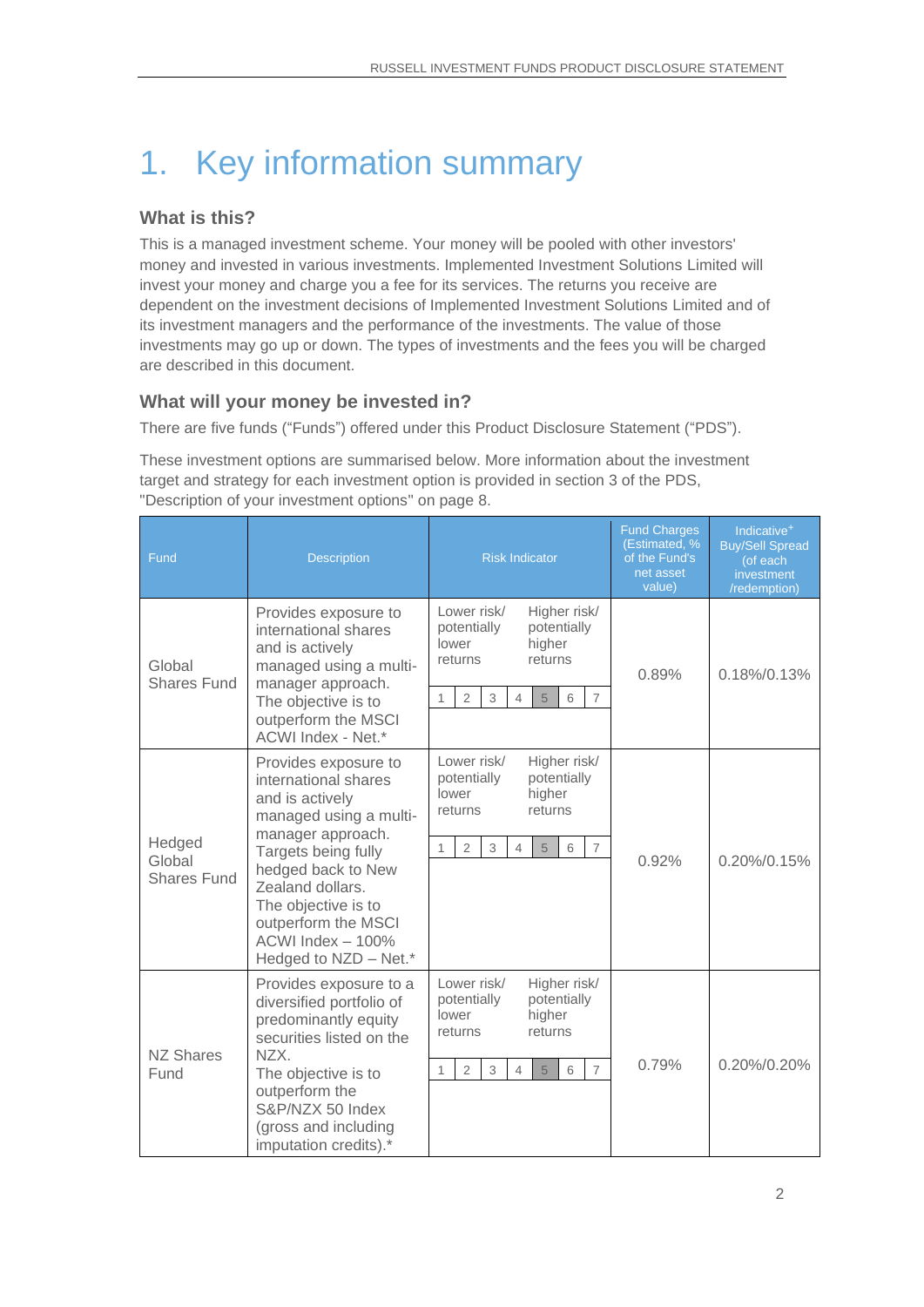| NZ Fixed<br>Interest<br>Fund        | Provides exposure to a<br>diversified portfolio of<br>predominantly<br>investment grade New<br>Zealand dollar<br>denominated fixed<br>interest securities.<br>The objective is to<br>outperform the<br><b>Bloomberg NZBond</b><br>Composite 0+ Yr Index.*                                                                   | Lower risk/<br>Higher risk/<br>potentially<br>potentially<br>higher<br>lower<br>returns<br>returns<br>$\overline{2}$<br>5<br>$\overline{7}$<br>3<br>6<br>4    | 0.49% | $0.10\%/0.15\%$ |
|-------------------------------------|-----------------------------------------------------------------------------------------------------------------------------------------------------------------------------------------------------------------------------------------------------------------------------------------------------------------------------|---------------------------------------------------------------------------------------------------------------------------------------------------------------|-------|-----------------|
| Global<br>Fixed<br>Interest<br>Fund | Provides exposure to<br>international fixed<br>interest securities and is<br>actively managed using<br>a multi-manager<br>approach. Targets being<br>largely hedged back to<br>New Zealand dollars.<br>The objective is to<br>outperform the<br><b>Bloomberg Global</b><br>Aggregate Index - New<br>Zealand dollar Hedged.* | Lower risk/<br>Higher<br>risk/<br>potentially<br>potentially<br>lower<br>higher<br>returns<br>returns<br>$\overline{2}$<br>3<br>5<br>$\overline{7}$<br>6<br>4 | 0.59% | $0.15\%/0.15\%$ |

<sup>+</sup>Buy/sell spreads are as at the date of this PDS and are indicative only. For the most up to date buy/sell spreads see [www.iisolutions.co.nz/fund-hosting/documents-and-reporting/.](http://www.iisolutions.co.nz/fund-hosting/documents-and-reporting/)

\*Before costs and tax over 3 years plus.

If a Fund terminates or investors of a Fund remove us as Manager by special resolution, we may charge that fund a fee. For more information on these other charges, see section [5](#page-11-0) of the PDS, ["What are the fees?"](#page-11-0) on page [12.](#page-11-0)

See section [4](#page-9-0) of the PDS, ["What are the risks of investing?"](#page-9-0) on page [10](#page-9-0) for an explanation of the risk indicator and for information about other risks that are not included in the risk indicator. To help you clarify your own attitude to risk, you can seek financial advice or work out your risk profile at [www.sorted.org.nz.](http://www.sorted.org.nz/)

#### **Who manages the Russell Investment Funds?**

The Manager of the Funds is Implemented Investment Solutions Limited ("we", "us", "our").

See section 7 of the PDS, "Who is involved?" on page [16](#page-15-0) for more information.

#### **What are the returns?**

The return on your investment comes from:

- Any increase or decrease in the unit price, and
- Any income distributions made from the Fund.

We expect to make six monthly distributions for all Funds in respect of the periods ending on the last business day in March and September. You can elect for your distributions from a Fund to be reinvested in that Fund. If you do not make a distribution election the default option is reinvestment.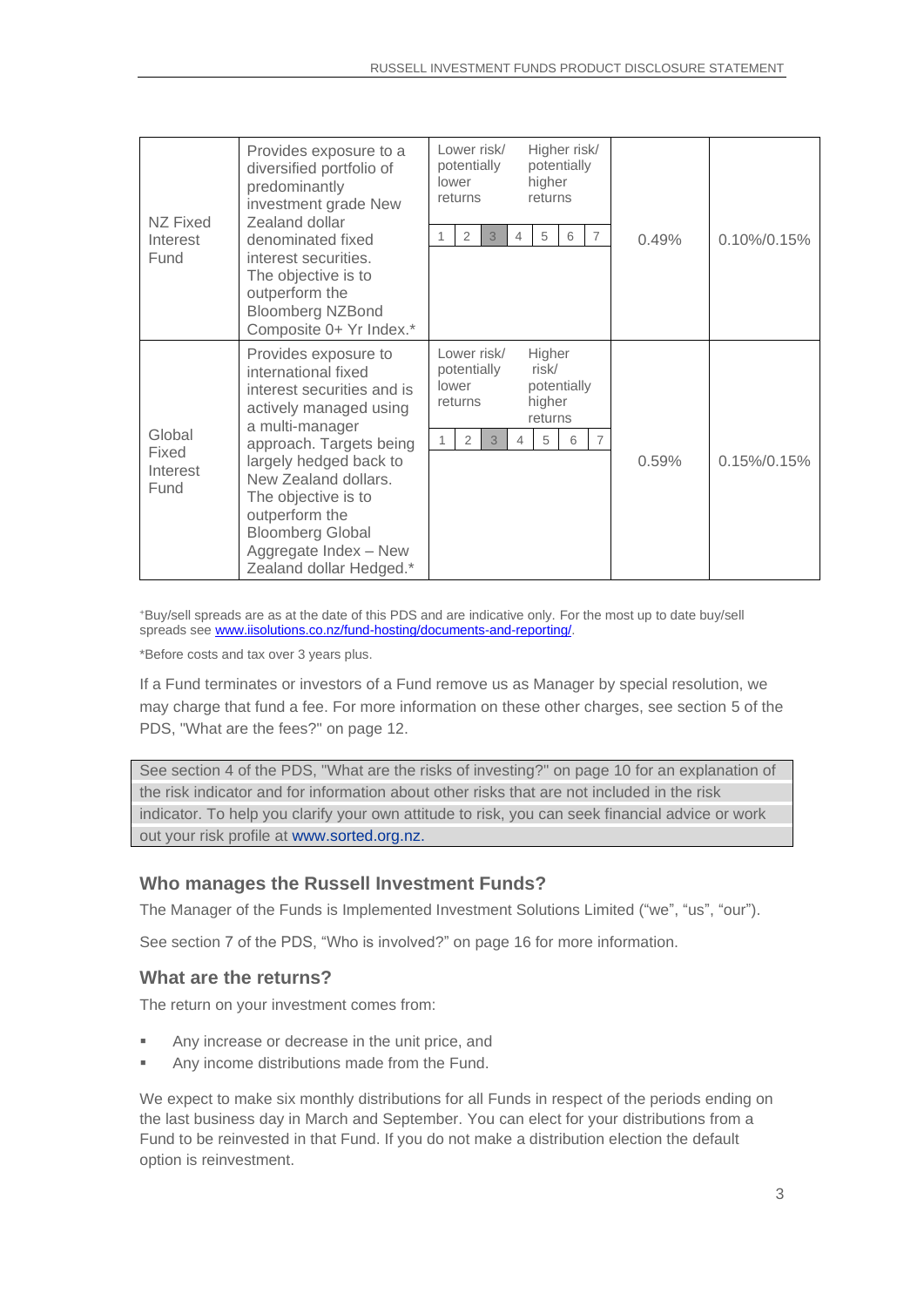See section 2 of the PDS, "How does this investment work?" on page [6](#page-5-0) for more information.

#### **How can you get your money out?**

Investments in the Funds are redeemable on request. We may suspend or defer redemptions if we determine this is in the best interest of investors generally. We may also suspend redemptions from the Funds in certain circumstances set out in the trust deed governing the Scheme ("Trust Deed") including if we, in good faith, form the opinion that it is not practicable or would be materially prejudicial to the interests of the Funds' investors to realise assets or borrow to permit Unit redemptions

See section 2 of the PDS, "How does this investment work?" on page [6](#page-5-0) for more information.

Your investment in the Funds can be sold but there is no established market for trading these financial products. This means that you may not be able to find a buyer for your investment.

#### **How will your investment be taxed?**

All of the Funds offered under this PDS are portfolio investment entities ("PIEs").

The amount of tax you pay in respect of a PIE is based on your prescribed investor rate ("PIR"). To determine your PIR go to www.ird.govt.nz/roles/portfolio-investment-entities/findmy-prescribed-investor-rate.

See section 6 of the PDS, "What taxes will you pay?" on page [15](#page-14-0) for more information.

#### **Where can you find more key information?**

We are required to publish quarterly updates for each Fund. The updates show the returns, and the total fees actually charged to investors, during the previous year. The latest fund updates are available at [www.iisolutions.co.nz/fund-updates/.](http://www.iisolutions.co.nz/fund-updates/) We will also give you copies of those documents on request.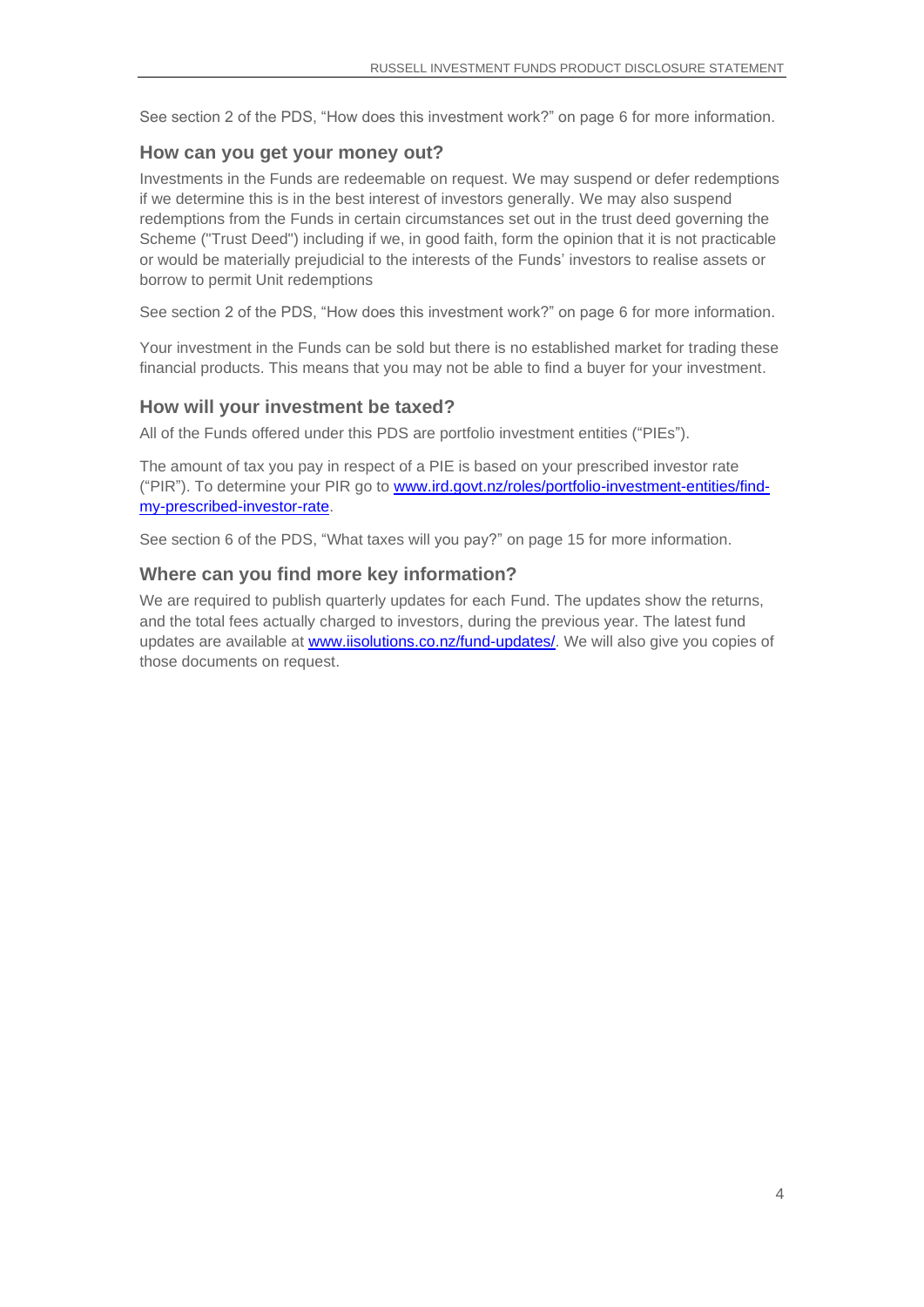# **Contents**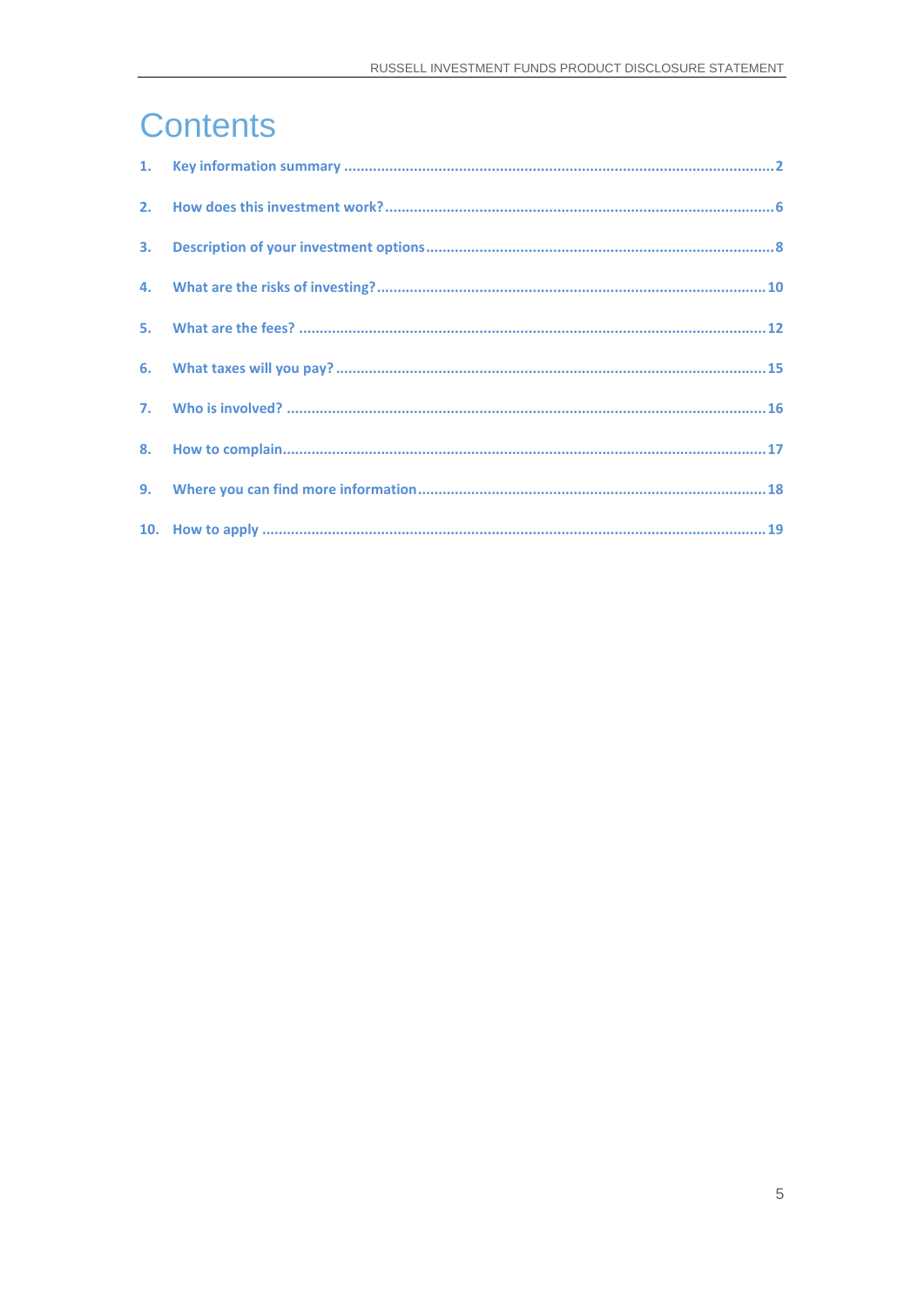### <span id="page-5-0"></span>2. How does this investment work?

This document is an offer to purchase units ("Units") in the Funds. The Funds are part of a managed investment scheme established under a trust deed ("Trust Deed").

The money you invest buys Units in the Fund or Funds you choose. Russell Investment Group Limited ("Russell Investments") is the investment manager of the Funds. Russell Investments employs specialist managers, selected on the basis of their research, as well as related parties to manage underlying assets.

Units do not constitute legal ownership of the Fund's assets but they give you rights to the returns of the assets.

The price of each Unit you receive depends on the value of the Fund at the time you invest and any buy spread that applies to that Fund. We calculate the Unit price for a Fund by subtracting the total value of the Fund's liabilities from the market value of its assets and dividing that number by the number of Units the Fund has issued. The Unit price is calculated daily.

A change in the value of the Fund's assets affects the price of your Units. The Unit price for a Fund will change as the market value of that Fund's assets changes.

Assets of the Global Shares Fund and underlying assets of the Hedged Global Shares Fund could be used to meet liabilities of the other fund. No assets of any other fund can be applied to meet the liabilities of another fund in this scheme.

Public Trust is the supervisor ("Supervisor") of the Funds and, in that role, monitors and supervises our management of the Funds. The assets of the Funds are held in independent custody by Public Trust RIF Nominees Limited, a wholly owned subsidiary of Public Trust and BNP Paribas Fund Services Australasia Pty Ltd.

The significant benefits of investing in the Funds are:

- **Diversification and scale**. By pooling the money of all investors in a Fund, we give investors exposure to a more widely diversified portfolio of underlying assets than they may be able to access themselves. This increased diversification can reduce risk. In addition, the scale of the Funds allows us to lower costs by negotiating better prices with service providers.
- **Professional investment management**. Russell Investments is the investment manager for each Fund. Russell Investment Group Limited is part of Russell Investments which is a global investment solutions provider providing solutions and services to institutions and individuals through financial intermediaries. Headquartered in Seattle, Washington, Russell Investments operates through additional offices in major financial centres. Russell Investments' investment philosophy is identifying active managers and combining them in robust multi-manager structures which aim to provide consistency of returns above an index. Russell Investments employs both specialist managers and related parties to manage underlying assets.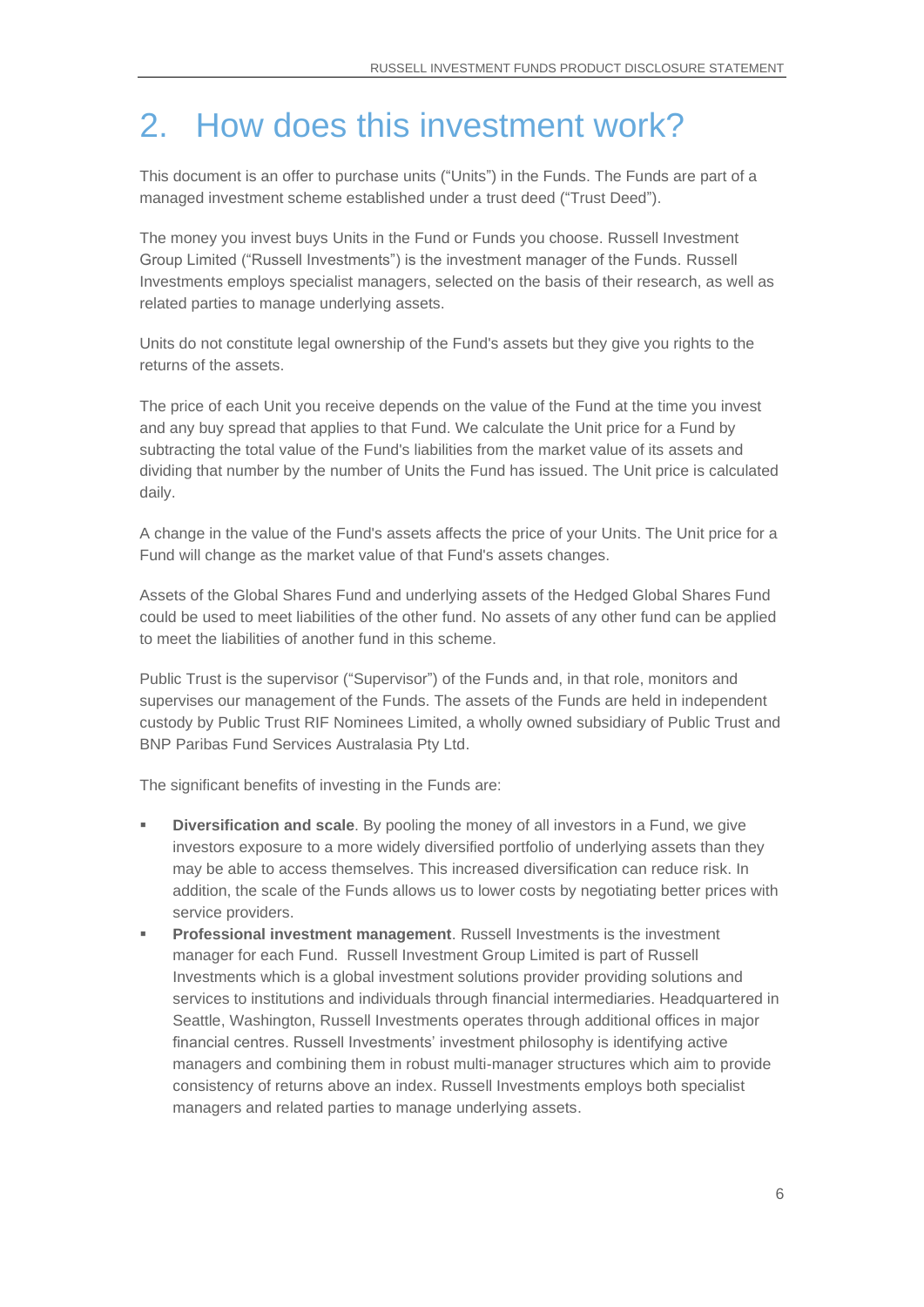The return on your investment comes from:

- Any increase or decrease in the unit price, and
- Any income distributions made from the Fund.

We expect to make six monthly distributions for all Funds in respect of the periods ending on the last business day in March and September. We expect to pay distributions within 10 business days. You can elect for your distributions from a Fund to be reinvested in that Fund. If you do not make a distribution election the default option is reinvestment.

#### **Making investments**

You can make lump sum investments into the Funds. The application process is described in section [10](#page-18-0) of the PDS, ["How to apply"](#page-18-0) on page [19.](#page-18-0)

The minimum initial investment for each Fund is \$5,000. Thereafter, the minimum additional investment is \$500 per Fund. These minimum amounts may be varied or waived at our discretion.

We may, in our absolute discretion, refuse any application without giving any reason. If we refuse your application, your application payment will be returned to you in full, without interest.

#### **Withdrawing your investments**

You may request redemption of some or all of your investment at any time. For each Fund, payment will normally be made within 15 business days of our receiving a redemption request from you. However, we may either defer or suspend Fund withdrawals.

Fund redemptions may be deferred if:

- we receive one or more redemption requests, within 60 Business Days, totalling more than 10% of Fund Units on issue, and
- we consider deferral to be in the general interests of all Fund investors.

Fund redemptions may be suspended if we believe allowing investors to take their money out would not be workable or would prejudice investors generally. For instance, suspension could apply if we decide to wind up the Fund, or we are unable to realise Underlying Fund holdings. A suspension can last up to nine months. If withdrawals are suspended and you submit a withdrawal request, we will not process it until the suspension is lifted.

When you redeem all or part of your investment from a Fund, we will redeem your investment at the unit price for that Fund, adjusted for the applicable sell spread for that Fund.

We reserve the right to refuse a redemption request for less than 500 units or a redemption request that would result in you holding less than 500 units (except where all of your units are to be redeemed).

#### **How to switch between Funds**

You can switch your investment between Funds.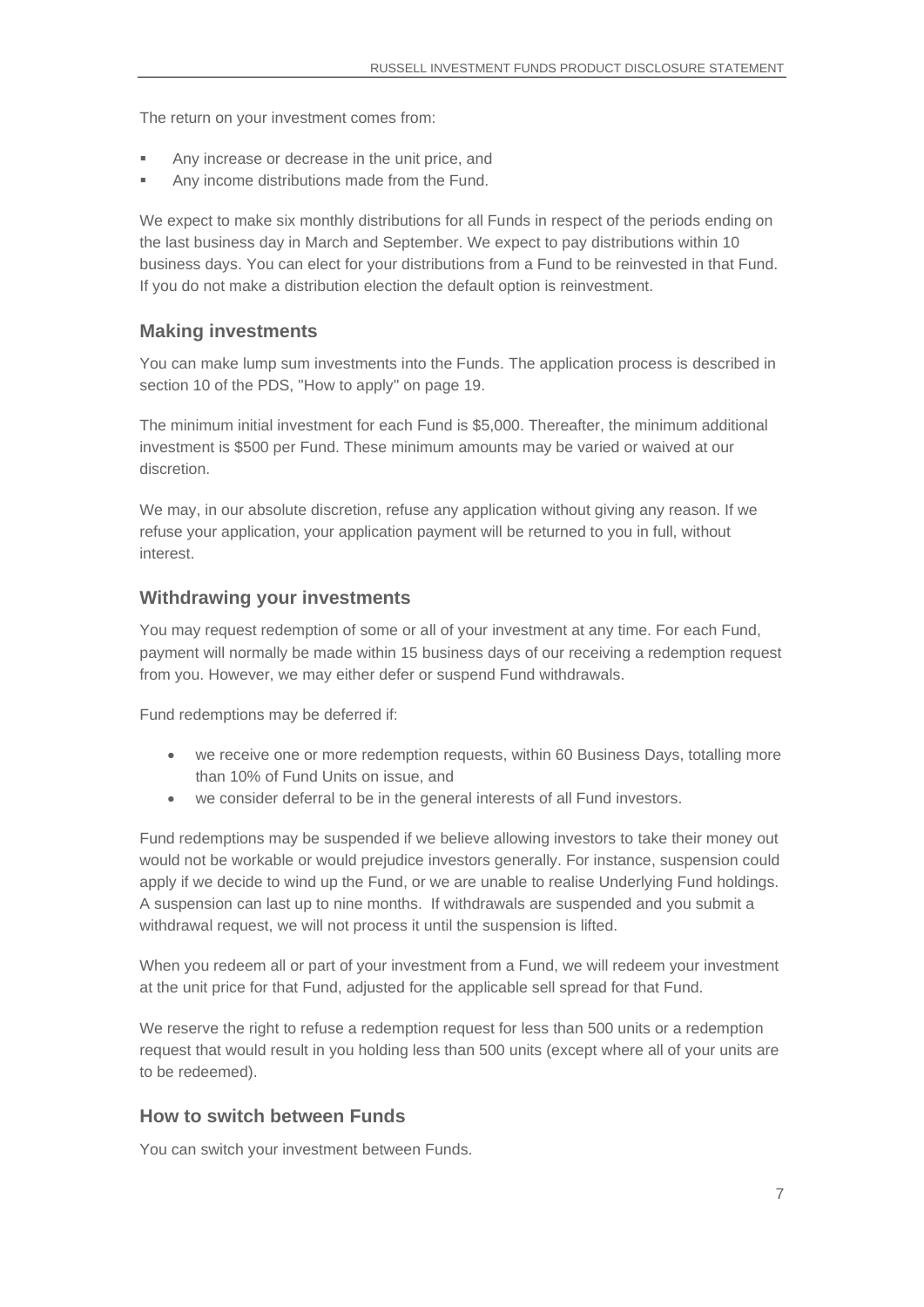A switch from one Fund to another is treated as a redemption from one Fund and an application to invest in the other Fund. The minimum amount you can switch between Funds is 500 units.

You will not be charged a switch fee but, unless agreed with the Manager, the buy and sell spreads will apply on each redemption and application for a switch. More information about the buy and sell spreads can be found in section [5](#page-11-0) of the PDS, ["What are the fees?"](#page-11-0) on page [12.](#page-11-0)

# <span id="page-7-0"></span>3. Description of your investment options

| Fund                                              | <b>Summary of investment objectives and</b><br>strategy                                                                                                                                                                                                                                                                                                                                                                                                                                                                                                                          | <b>Target</b><br>investment<br>mix                   | <b>Risk</b><br>category | <b>Minimum</b><br>suggested<br>investment<br>timeframe |
|---------------------------------------------------|----------------------------------------------------------------------------------------------------------------------------------------------------------------------------------------------------------------------------------------------------------------------------------------------------------------------------------------------------------------------------------------------------------------------------------------------------------------------------------------------------------------------------------------------------------------------------------|------------------------------------------------------|-------------------------|--------------------------------------------------------|
| Global<br><b>Shares</b><br>Fund*                  | Objective: to provide a total return, before<br>costs and tax, higher than the MSCI ACWI<br>Index - Net over the long term.                                                                                                                                                                                                                                                                                                                                                                                                                                                      | International<br>equities                            | 5                       | 7 years                                                |
|                                                   | Strategy: the underlying investment exposure<br>is predominantly to a broad range of<br>international shares listed on stock<br>exchanges in developed markets and<br>emerging international markets. Derivatives<br>may be used to obtain or reduce exposure to<br>securities and markets, to implement<br>investment strategies and to manage risk.                                                                                                                                                                                                                            | 100%                                                 |                         |                                                        |
| <b>Hedged</b><br>Global<br><b>Shares</b><br>Fund* | Objective: to provide a total return, before<br>costs and tax, higher than the MSCI ACWI<br>Index - 100% Hedged to NZD - Net over the<br>long term.                                                                                                                                                                                                                                                                                                                                                                                                                              | International<br>equities<br>(hedged to<br>the NZ\$) | 5                       | 7 years                                                |
|                                                   | Strategy: the underlying investment exposure<br>is predominantly to a broad range of<br>international shares listed on stock<br>exchanges in developed markets as well as<br>emerging international markets. Derivatives<br>may be used to obtain or reduce exposure to<br>securities and markets, to implement<br>investment strategies and to manage risk.<br>The Fund targets a position of being fully<br>hedged back to New Zealand Dollars. Due to<br>active currency management by the<br>underlying managers, there will generally be<br>some foreign currency exposure. | 100%                                                 |                         |                                                        |
| <b>NZ</b><br><b>Shares</b><br>Fund                | Objective: to provide a total return, before<br>costs and tax, higher than the S&P/NZX 50<br>Index (gross and including imputation credits)<br>over the long term.                                                                                                                                                                                                                                                                                                                                                                                                               | Australasian<br>equities                             | 5                       | 5 years                                                |
|                                                   | Strategy: the underlying investment exposure<br>is typically comprised of a broad range of<br>shares and other equity securities listed on                                                                                                                                                                                                                                                                                                                                                                                                                                       | 100%                                                 |                         |                                                        |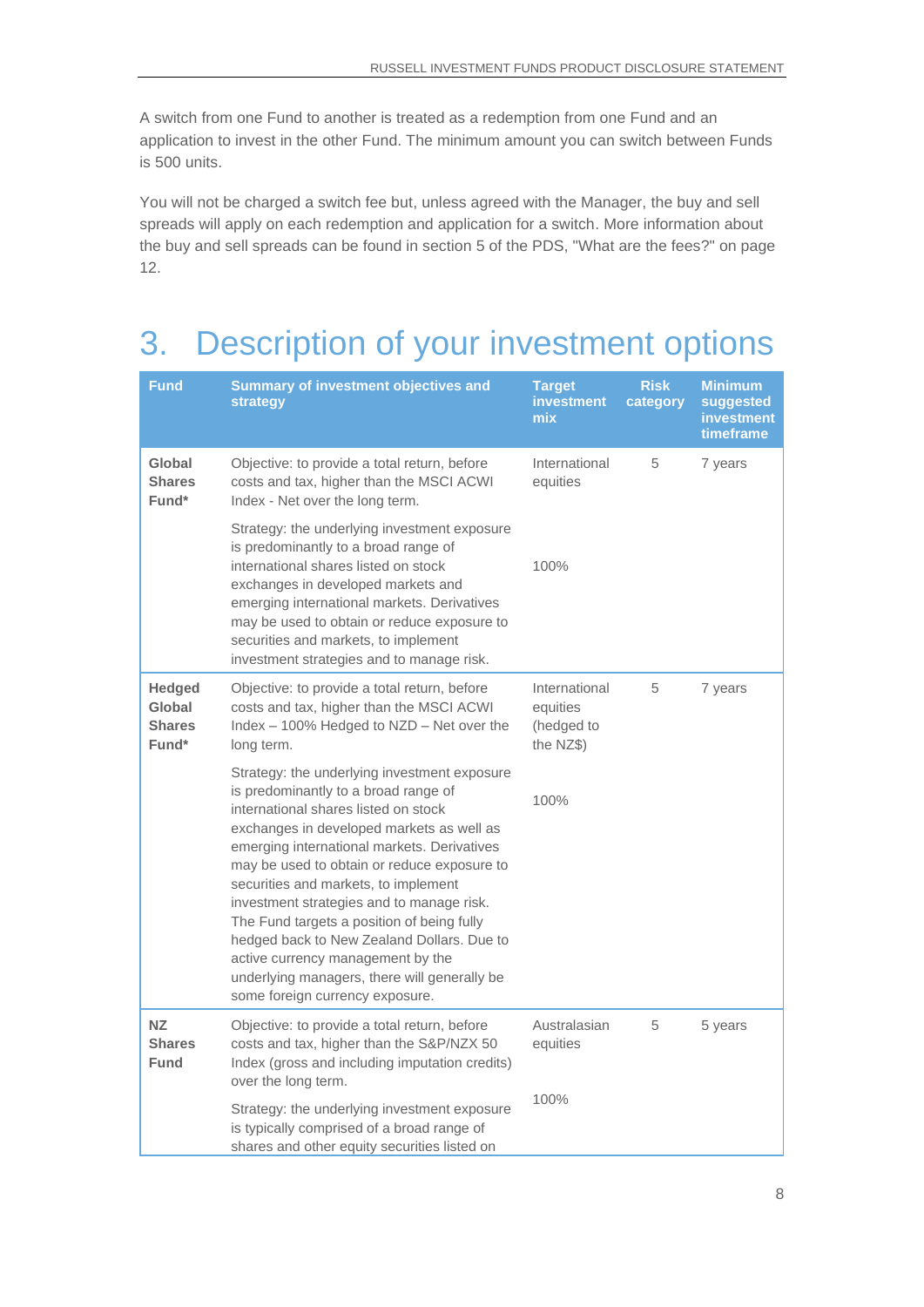|                                                    | the NZX. This may include derivative<br>instruments which may be used to obtain or<br>reduce exposure to securities and to hedge<br>any Australian dollar exposure. Investment in<br>Australian shares will generally be in those<br>companies which have a listing on the NZX.                                                                                                                                                                                                                                                                                                                                                                                                                                                                                                                                        |                                                  |   |         |
|----------------------------------------------------|------------------------------------------------------------------------------------------------------------------------------------------------------------------------------------------------------------------------------------------------------------------------------------------------------------------------------------------------------------------------------------------------------------------------------------------------------------------------------------------------------------------------------------------------------------------------------------------------------------------------------------------------------------------------------------------------------------------------------------------------------------------------------------------------------------------------|--------------------------------------------------|---|---------|
| <b>NZ Fixed</b><br><b>Interest</b><br>Fund         | Objective: to provide a total return, before<br>costs and tax, higher than the Bloomberg<br>NZBond Composite 0+ Yr Index over the long<br>term.                                                                                                                                                                                                                                                                                                                                                                                                                                                                                                                                                                                                                                                                        | NZ fixed<br>interest                             | 3 | 3 years |
|                                                    | Strategy: the underlying investment exposure<br>is typically comprised of government fixed<br>income securities, bank bills and cash<br>equivalents, and securities issued by local<br>authorities, semi-government organisations,<br>and corporations, as well as to mortgage-<br>backed and asset backed securities. The<br>underlying investment portfolio may from time<br>to time be exposed to low grade or unrated<br>debt securities to a limited extent, and<br>derivatives. The Fund also has the ability to<br>invest in the Australian fixed income market<br>either through Australian dollar denominated<br>debt securities or derivative instruments.                                                                                                                                                   | 100%                                             |   |         |
| Global<br><b>Fixed</b><br><b>Interest</b><br>Fund* | Objective: to provide a total return, before<br>costs and tax, higher than the Bloomberg<br>Global Aggregate Index - New Zealand dollar<br>Hedged over the long term.                                                                                                                                                                                                                                                                                                                                                                                                                                                                                                                                                                                                                                                  | International<br>fixed<br>interest<br>(hedged to | 3 | 3 years |
|                                                    | Strategy: the underlying investment exposure<br>is predominantly to debt securities issued by<br>supranationals, international governments,<br>quasi-government agencies and corporates<br>as well as structured credit securities<br>including mortgage-backed and asset backed<br>securities. The underlying investment portfolio<br>may also be exposed to low grade or unrated<br>debt securities, emerging market securities<br>and currency. Derivatives may be used to<br>obtain or reduce exposure to securities and<br>markets, to implement investment strategies<br>and to manage risk. The Fund targets a<br>position of being fully hedged back to New<br>Zealand Dollars. Due to active currency<br>management by the underlying managers,<br>there will generally be some foreign currency<br>exposure. | NZ\$)<br>100%                                    |   |         |

\*The fund or underlying fund used by the fund is not managed with specific ESG investment objectives but does not knowingly invest directly in companies which:

- a) produce components that are key and dedicated to the production of anti-personnel mines and/or cluster munitions;
- b) manufacture tobacco products; or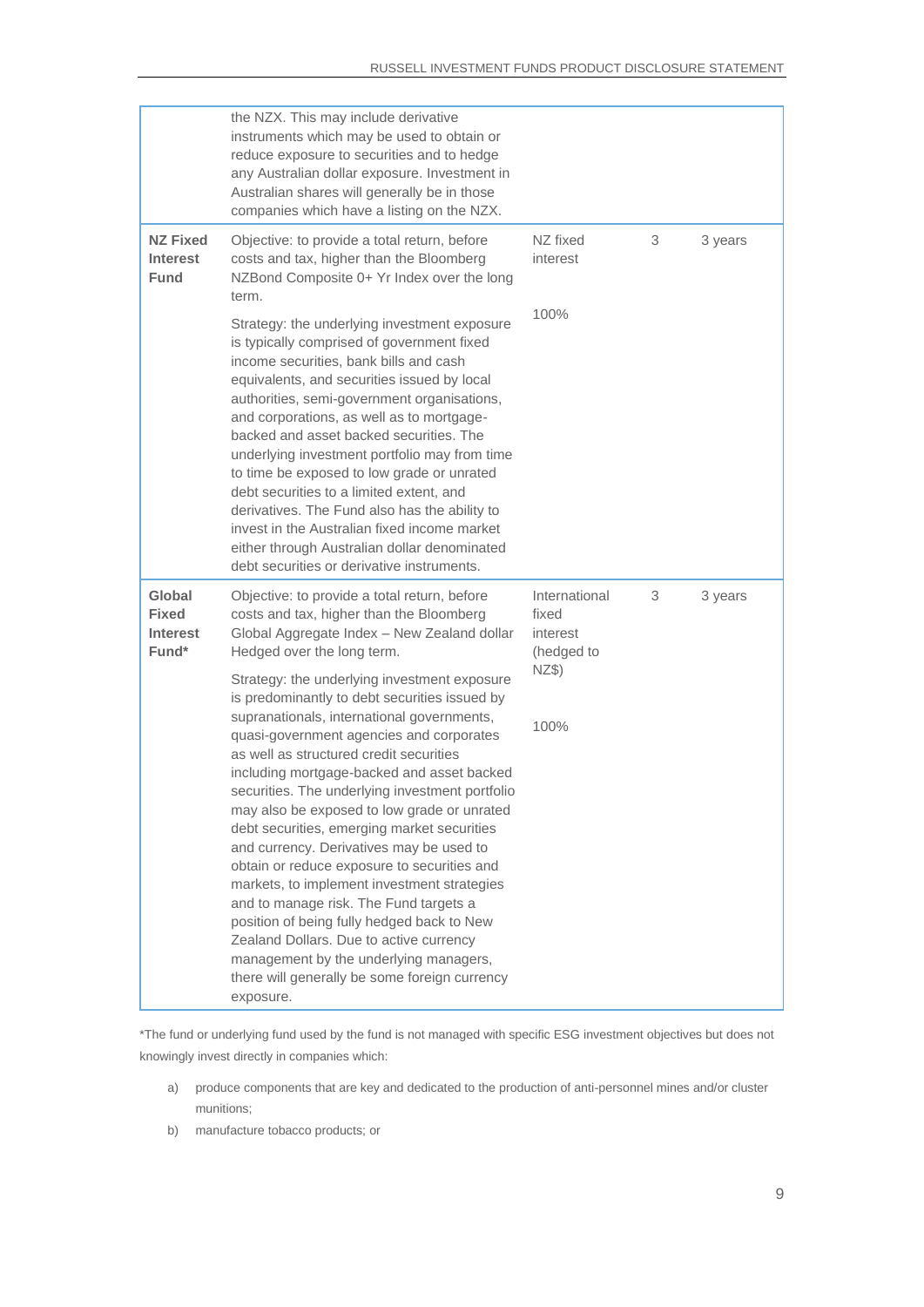c) are involved, either directly or indirectly, in the production of the core nuclear weapon system, or components/services of the core nuclear weapon system, that are considered tailor-made and essential for the lethal use of the weapon.

Russell Investments may identify securities held by a Fund which engage in the activities listed above. When it becomes aware such securities are held they will be divested within 30 business days.

We can make changes to the Statement of Investment Policy and Objectives ("SIPO") of any Fund in accordance with the Trust Deed and the Financial Markets Conduct Act 2013 ("FMC Act"). Before making changes to the SIPO, we will consider if the changes are in your best interests and consult with Public Trust, as the Funds' Supervisor. We will give notice of changes to investors in the relevant Fund prior to effecting any material changes. The most current SIPO for the Funds can be found on the scheme register at [www.disclose](http://www.disclose-register.companiesoffice.govt.nz/)[register.companiesoffice.govt.nz.](http://www.disclose-register.companiesoffice.govt.nz/)

Further information about the assets in each Fund can be found in the fund updates at [www.iisolutions.co.nz/fund-updates/.](http://www.iisolutions.co.nz/fund-updates/)

# <span id="page-9-0"></span>4. What are the risks of investing?

#### Understanding the risk indicator

Managed funds in New Zealand must have a standard risk indicator. The risk indicator is designed to help investors understand the uncertainties both for loss and growth that may affect their investment. You can compare funds using the risk indicator.

| Lower risk/potentially |   |   | Higher           |   |  |
|------------------------|---|---|------------------|---|--|
| lower returns          |   |   | risk/potentially |   |  |
|                        |   |   | higher returns   |   |  |
|                        | 2 | 3 | 5                | 6 |  |

See page 8 for the risk indicators for the Funds offered under this PDS.

The risk indicator is rated from 1 (low) to 7 (high). The rating reflects how much the value of the Fund's assets goes up and down (volatility). A higher risk generally means higher potential returns over time, but more ups and downs along the way.

To help you clarify your own attitude to risk, you can seek financial advice or work out your risk profile at [www.sorted.org.nz.](http://www.sorted.org.nz/)

Note that even the lowest category does not mean a risk-free investment, and there are other risks described under the heading "Other specific risks" that are not captured by this rating.

This risk indicator is not a guarantee of a Fund's future performance. The risk indicator is based on the returns data for the five years to 30 September 2021. While risk indicators are usually relatively stable, they do shift from time to time. You can see the most recent risk indicator in the latest fund updates for these Funds.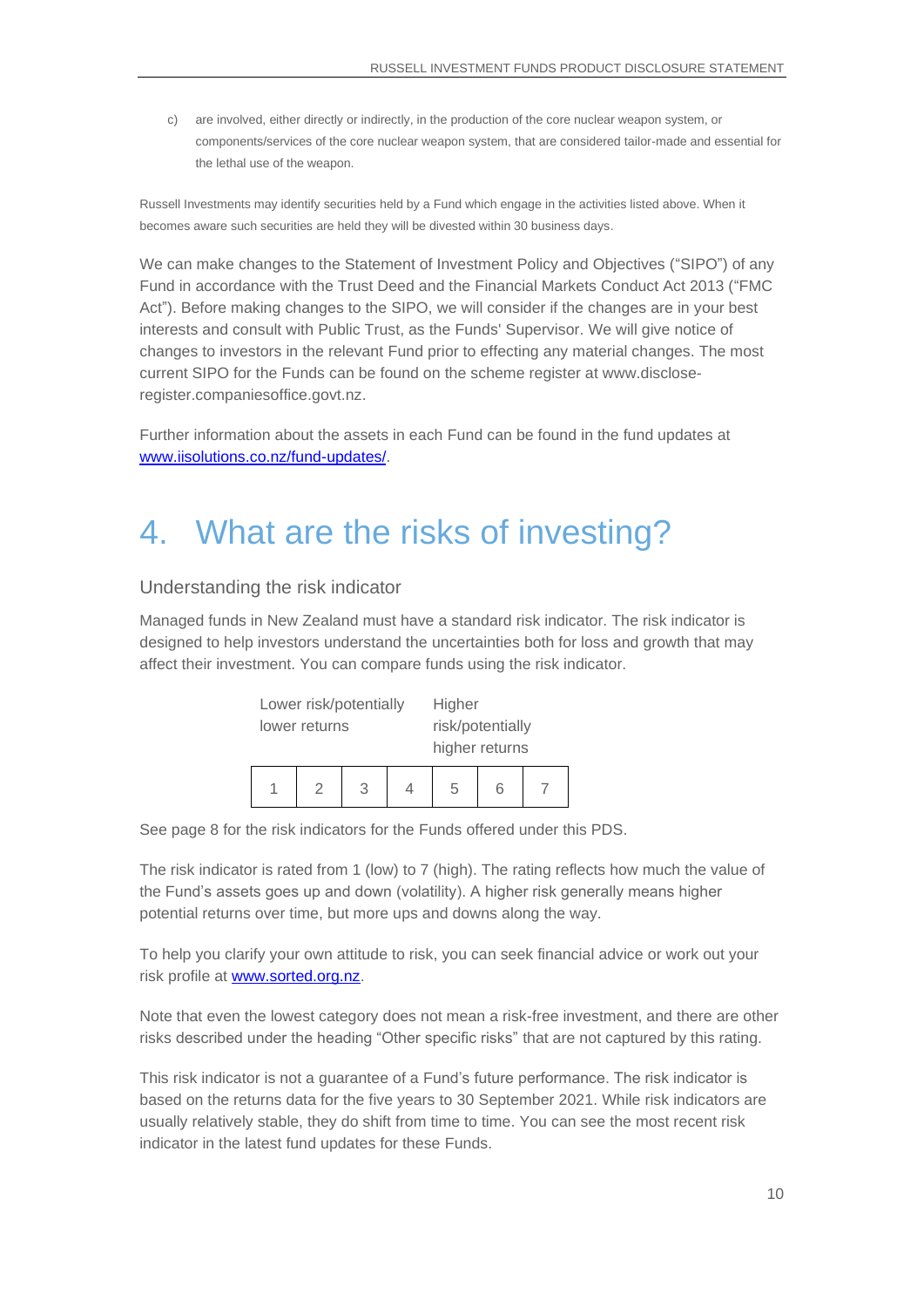#### General investment risks

Some of the things that may cause the Fund's value to move up and down, which affect the risk indicator, are:

#### **Interest rate and credit risk**

The NZ Fixed Interest Fund and Global Fixed Interest Fund invest in fixed interest securities and so are exposed to interest rate risk and credit risk.

Interest rate risk is the risk that the value of an investment changes due to movements in interest rates. If interest rates rise, the value of fixed interest securities falls. If interest rates fall, their value rises. Interest rates move for a range of factors including (but not limited to) the supply and demand for money, inflation expectations, monetary policy, or market sentiment.

Credit risk is the risk a borrower is unable to repay the lender. The ability of the borrower to repay the lender depends on the borrower's financial position and prospects.

#### **Market and security specific risk**

The key risk for the NZ Shares Fund, Global Shares Fund and Hedged Global Shares Fund is that prices of the underlying shares fluctuate. Price fluctuations are generally attributable to a combination of:

- Market risk, and
- Security specific risk.

Factors that underpin market risk include expectations for economic growth, investor sentiment, interest rates and inflation. Market factors impact on all shares.

Security specific risk refers to factors that are particular to each stock or security. Examples of security specific risk include the level of company debt and the demand for a company's particular products or services. Additionally investor sentiment is one of the factors that will influence security specific risk.

#### **Currency risk**

All of Funds have the ability to invest offshore and hence are exposed to currency risk. However, currency risk is most significant for the Global Shares Fund, the Hedged Global Shares Fund and the Global Fixed Interest Fund.

Currency risk stems from the value of foreign currencies moving differently to the New Zealand dollar. For example, a fall in an investor's local currency can result in an increase in the value of their international investments. Conversely, a rise in that currency can decrease the value of an investor's international investments. The Hedged Global Shares Fund and Global Fixed Interest Fund mitigate currency risk by hedging to the New Zealand dollar. However, these funds remain exposed to currency risk due to either not being fully hedged or as a result of currency positions adopted by underlying managers.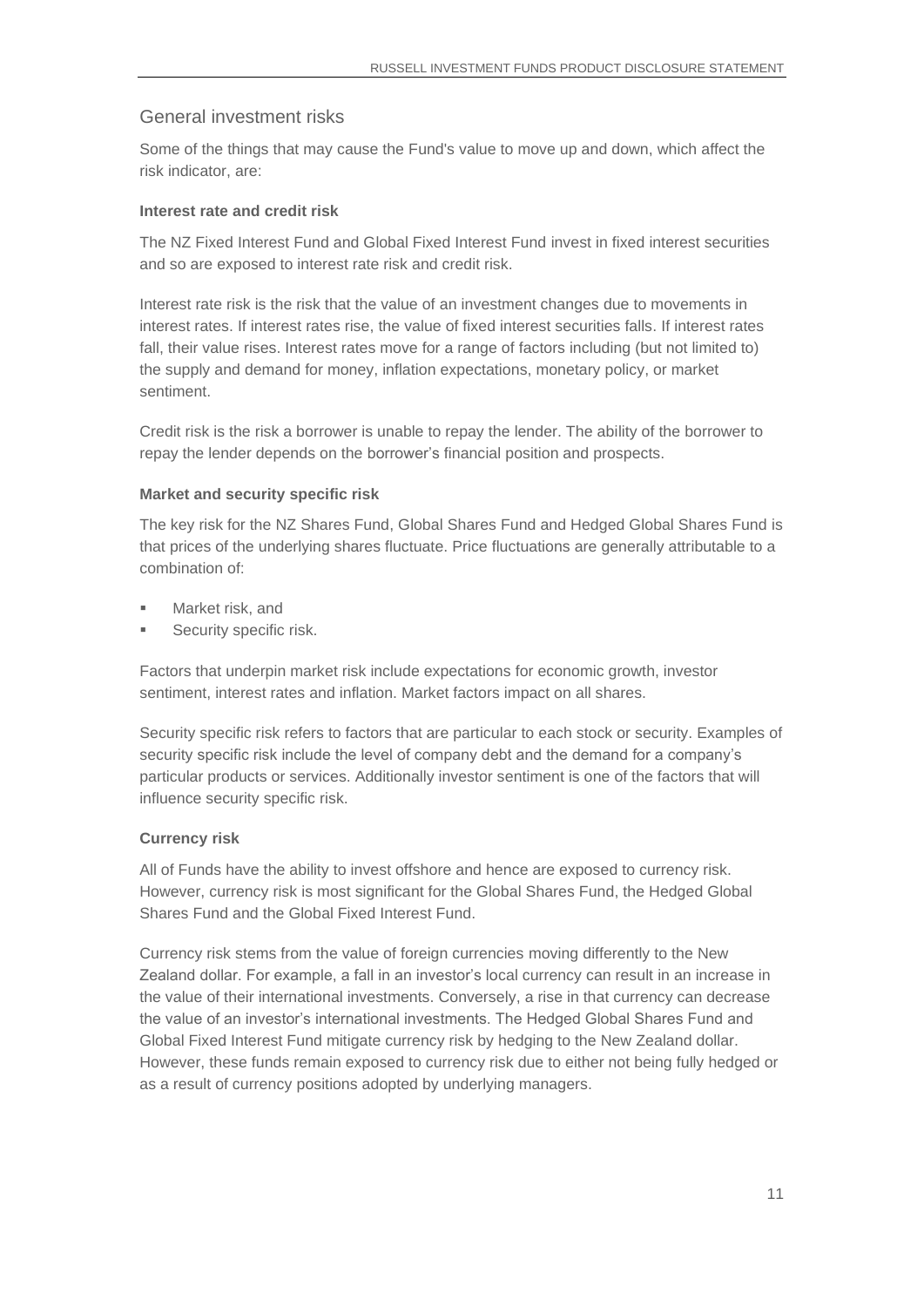#### **Emerging market risk**

The Global Shares Fund, Hedged Global Shares Fund and Global Fixed Interest Fund invest in emerging markets' securities.

Investments in emerging markets include risks additional to those normally associated with an investment in securities in more developed markets. These risks may include restrictions on investment and repatriation of investment capital, the ability to exchange currencies for New Zealand dollars, currency and security price volatility, and markets that may be less liquid and less regulated. Political and social unrest together with government involvement in the economy can also increase risk.

#### **Liquidity risk**

All Funds are exposed to liquidity risk.

Low liquidity is a risk, as it can reflect the lack of demand for an investment, and make that investment harder to sell in a timely manner. This may affect returns if there is insufficient time to wait for demand to increase and a sale is required to be made at a lower price.

#### **Manager risk**

All of the Funds are managed in accordance with Russell Investments' "manager-of-manager" investment philosophy and process. Hence all Funds have the risk that the manager or managers selected underperform, resulting in lower returns than the relevant objective. To reduce this risk, Russell Investments has a thorough manager research and monitoring process. Where appropriate we also diversify across a number of managers.

#### Other specific risks

<span id="page-11-0"></span>We are not aware of any other specific risks.

### 5. What are the fees?

You will be charged fees for investing in the Funds. Fees are deducted from your investment and will reduce your returns. If we invest in other funds, those funds may also charge fees. The fees you pay will be charged in two ways:

- regular charges for example, annual fund charges. Small differences in these fees can have a big impact on your investment over the long term:
- one-off fees for example trading costs.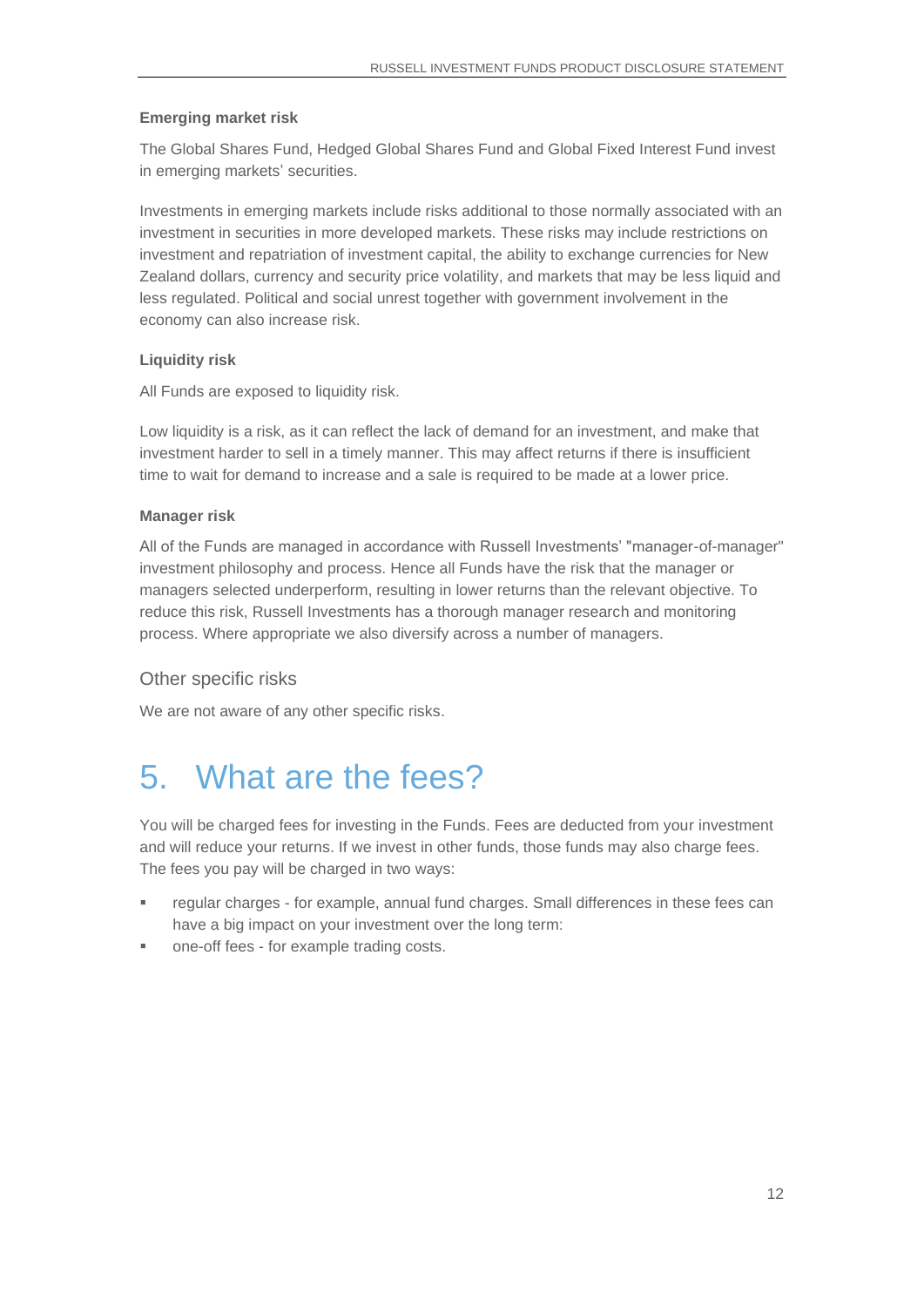| <b>Name of the Fund</b>              | <b>Management Fees*</b><br>(excluding GST) | <b>Estimated</b><br><b>Administration Fees</b><br>(excluding GST) | <b>Estimated</b><br><b>GST</b> | <b>Estimated Total</b><br><b>Annual Fund</b><br><b>Charges</b><br>(including GST) |
|--------------------------------------|--------------------------------------------|-------------------------------------------------------------------|--------------------------------|-----------------------------------------------------------------------------------|
| <b>Global Shares Fund</b>            | 0.80%                                      | 0.07%                                                             | 0.02%                          | 0.89%                                                                             |
| <b>Hedged Global Shares</b><br>Fund  | 0.80%                                      | 0.09%                                                             | 0.03%                          | 0.92%                                                                             |
| <b>NZ Shares Fund</b>                | 0.70%                                      | 0.06%                                                             | 0.03%                          | 0.79%                                                                             |
| <b>NZ Fixed Interest Fund</b>        | 0.40%                                      | 0.07%                                                             | 0.02%                          | 0.49%                                                                             |
| <b>Global Fixed Interest</b><br>Fund | 0.47%                                      | 0.10%                                                             | 0.02%                          | 0.59%                                                                             |

#### Annual fund charges (% of net asset value)

\*Includes fees paid to Russell Investments and Implemented Investment Solutions

The charges outlined above include all normal day-to-day fund costs and expenses including the following:

- **•** the management fee paid to us and the investment management fee paid to Russell Investments;
- fees and expenses charged within any Underlying Funds;
- the Supervisor's fee;
- custody costs;
- costs incurred by us, the Supervisor and the investment manager in carrying out each of our respective duties (including the fees charged by auditors, solicitors, valuers and other advisers);
- bank account charges applicable to the Funds; and costs for administration services, including unit registry, unit pricing and investment accounting costs and costs associated with the provision of financial information related to each Fund.

The GST treatment of each of these components varies. For example, GST is currently charged at 15% on 10% of the investment management fee paid to Russell Investments, in accordance with the non-binding IRD agreement with the Financial Services Council of New Zealand Incorporated on behalf of the funds management industry. In contrast, GST is charged at 15% on the audit fee and certain other fees. These percentages vary, and may change in the future, which is why GST has been estimated.

#### Other charges

If a Fund terminates, we may charge the Fund a fee (based on time spent by us) and recover costs and disbursements from the Fund for matters relating to termination. The fee, costs and disbursements must be approved by the Supervisor as reasonable. You may ask us how much that fee was following termination.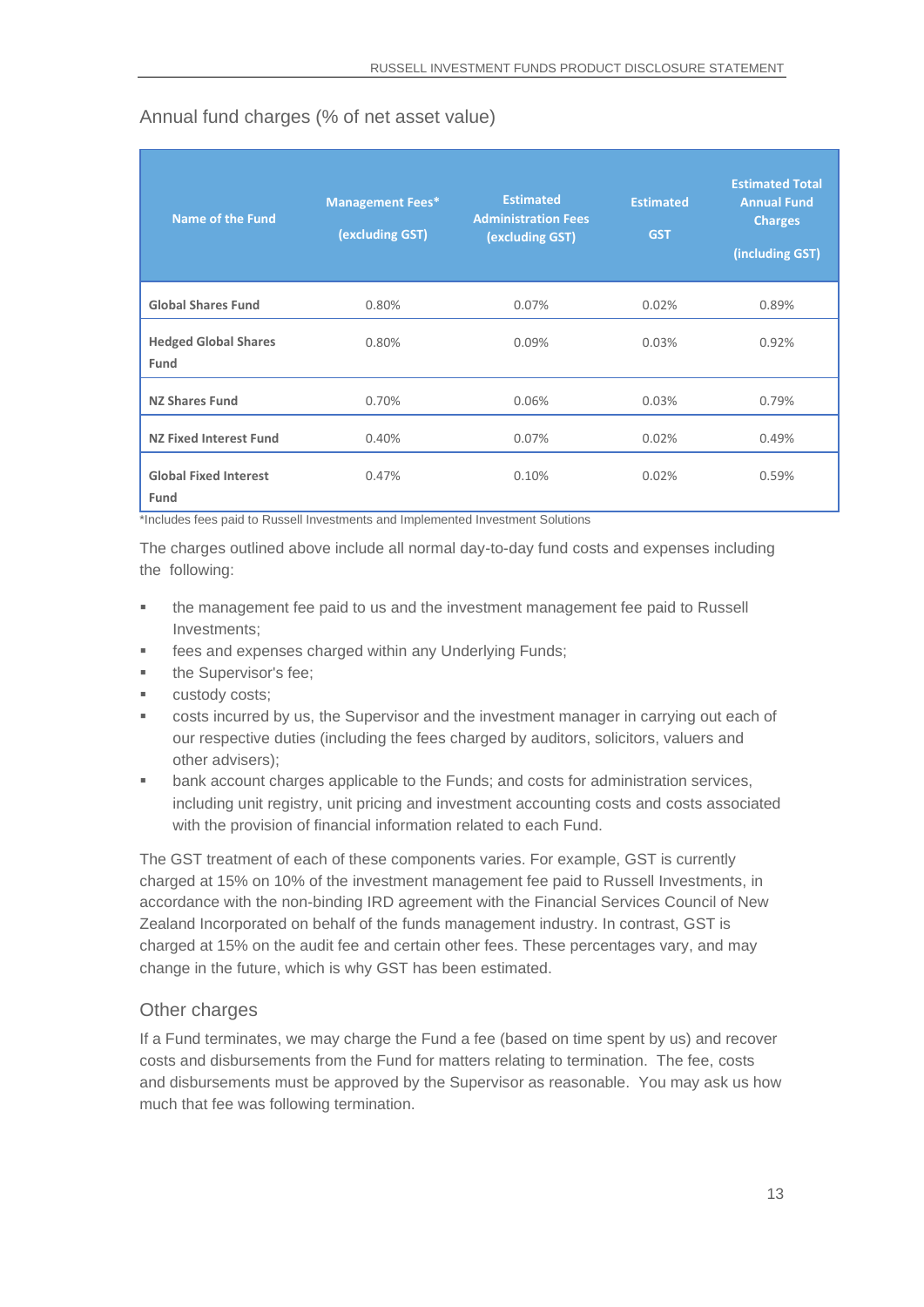If investors of a Fund remove us as Manager by special resolution (other than for breach of trust or negligence), we may charge that fund a fee on termination, being the greater of:

- \$150,000; and
- Four times the per annum percentage management fee for the Fund multiplied by the gross asset value of the Fund on the last time we calculate the Unit Price before we cease to hold office.

With the approval of the Supervisor, a third party may pay an amount to us equivalent to the fee charged on termination, instead of the Fund paying the fee.

Individual action fees and trading costs (% of amount contributed or withdrawn)

#### **Individual action fees**

There are no individual action fees currently being charged to investors in the Funds offered under this PDS.

#### **Trading costs**

Buy/sell spreads - When you enter or leave a Fund, any buy or sell spreads applicable at that time will be a cost to you. The buy spread is added to the Unit price on entry to the Fund, and the sell spread is deducted from the Unit price on exit from the Fund. The buy/sell spreads belong to the Fund and are not fees paid to us or any investment manager. The purpose of buy/sell spreads is to make sure that any transaction costs incurred as a result of an investor entering or leaving the Fund are borne by that investor, and not other investors in the Fund. There is no GST charged on buy/sell spreads.

We aim to set buy/sell spreads at levels which reflect expected trading costs. Buy/sell spreads in the table below are as at the date of this PDS and are indicative.

| Name of the Fund                  | <b>Buy spread</b> | <b>Sell spread</b> |
|-----------------------------------|-------------------|--------------------|
| <b>Global Shares Fund</b>         | 0.18%             | 0.13%              |
| <b>Hedged Global Shares Fund</b>  | 0.20%             | 0.15%              |
| <b>NZ Shares Fund</b>             | 0.20%             | 0.20%              |
| <b>NZ Fixed Interest Fund</b>     | 0.10%             | 0.15%              |
| <b>Global Fixed Interest Fund</b> | 0.15%             | 0.15%              |

We may change the buy/sell spreads from time to time to reflect the latest trading costs and market conditions. In stressed market conditions buy/sell spreads may materially increase. For instance, the Russell Investments Global Fixed Interest Fund sell spread has been as high as 0.80%. For the most up to date buy/sell spreads see [www.iisolutions.co.nz/fund](http://www.iisolutions.co.nz/fund-hosting/documents-and-reporting/)[hosting/documents-and-reporting/.](http://www.iisolutions.co.nz/fund-hosting/documents-and-reporting/)

There are no other one-off fees currently being charged to any of the Funds offered under this PDS.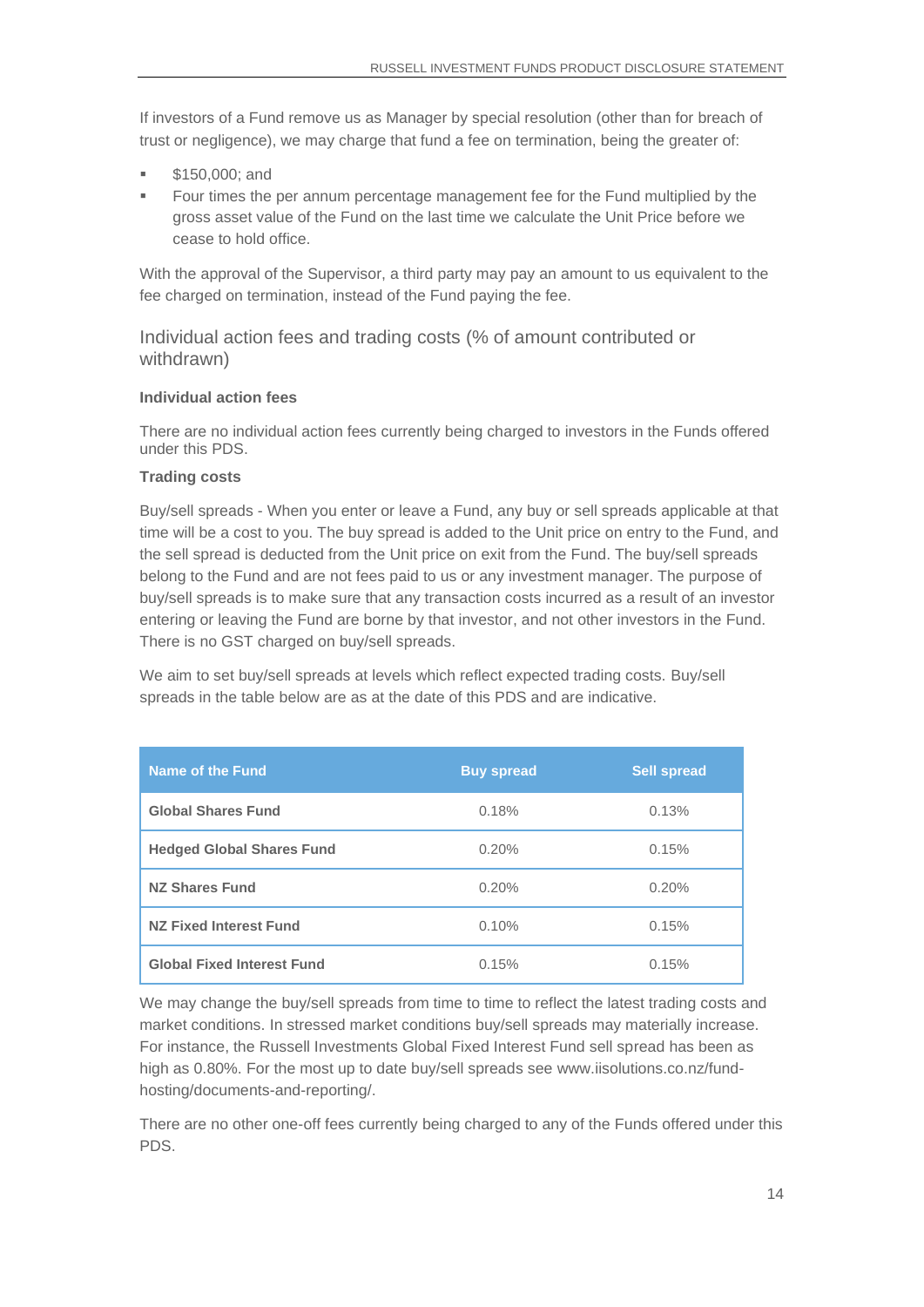#### **Example of how fees apply to an investor**

Anthony invests \$10,000 in the NZ Shares Fund. A buy spread of 0.20% is incorporated in the unit price that he pays for his investment. This equates to \$20.

This brings the starting value of his investment to \$9,980.

He is also charged management and administration fees, which work out to about \$79 (0.79% of \$9,980). These fees might be more or less if his account balance has increased or decreased over the year.

#### **Estimated total fees for the first year**

Trading cost\* (buy spread): \$20.

Fund charges: \$79.

\*Based on the indicative buy spread in this PDS. For the most up to date buy/sell spreads see [www.iisolutions.co.nz/fund-hosting/documents-and-reporting/.](http://www.iisolutions.co.nz/fund-hosting/documents-and-reporting/)

See the latest fund update for an example of the actual returns and fees investors were charged over the past year.

This example applies only to the NZ Shares Fund. If you are considering investing in other Funds in the scheme, this example may not be representative of the actual fees you may be charged.

#### **The fees can be changed**

We can change fees from time to time. We can also add new fees. We may waive or decrease a management fee without notice. We may increase a management fee by giving you at least three months' notice. The rules about fee changes are in the Trust Deed, which can be found on the scheme register at [www.disclose-register.companiesoffice.govt.nz.](http://www.disclose-register.companiesoffice.govt.nz/)

We must publish a fund update for each Fund showing the fees actually charged during the most recent year. Fund updates, including past updates, are available at the offer register at [www.disclose-register.companiesoffice.govt.nz.](http://www.disclose-register.companiesoffice.govt.nz/)

### <span id="page-14-0"></span>6. What taxes will you pay?

Each Fund is a PIE. The amount of tax you pay is based on your PIR. To determine your PIR, go to www.ird.govt.nz/roles/portfolio-investment-entities/find-my-prescribed-investor-rate. If you are unsure of your PIR, we recommend you seek professional advice or contact the Inland Revenue Department. It is your responsibility to tell us your PIR when you invest or if your PIR changes. If you do not tell us, a default rate may be applied. If the advised PIR is lower than the correct PIR, you may need to pay any tax shortfall, as part of the income tax year-end process. If the rate applied to your PIE income is higher than your PIR any tax overwithheld will be used to reduce any income tax liability you may have for the tax year and any remaining amount will be refunded to you.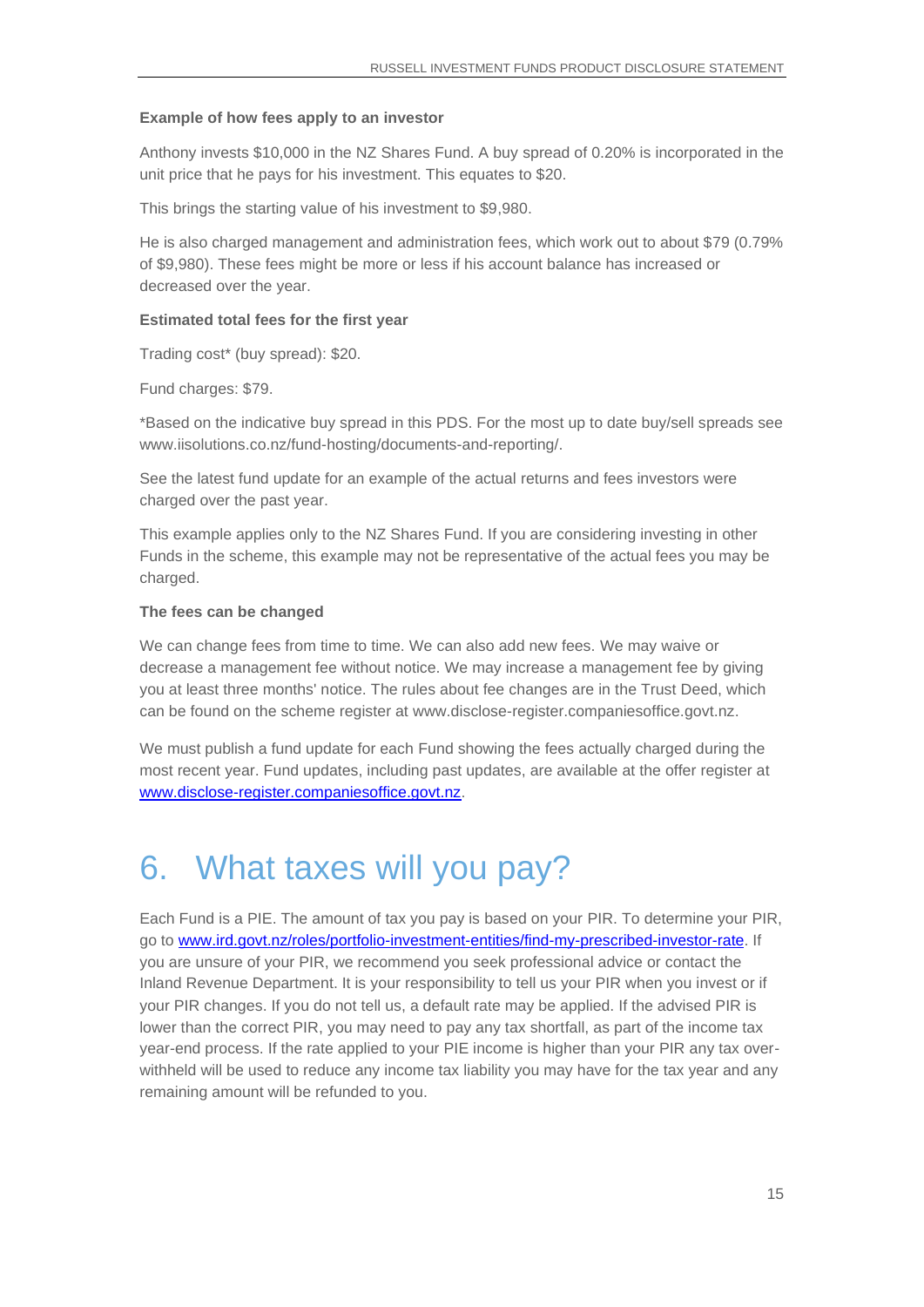# <span id="page-15-0"></span>7. Who is involved?

About Implemented Investment Solutions Limited

Implemented Investment Solutions Limited is the Manager of the Funds. Our contact details are below.

Level 2, Woodward House 1 Woodward Street PO Box 25003 WELLINGTON 6140

Telephone: (04) 499 9654 Email: **contact@iisolutions.co.nz** 

#### **Who else is involved?**

| <b>Title</b>              | <b>Name</b>                                                                                                                | <b>Role</b>                                                                                                                                                                                                                                                  |
|---------------------------|----------------------------------------------------------------------------------------------------------------------------|--------------------------------------------------------------------------------------------------------------------------------------------------------------------------------------------------------------------------------------------------------------|
| <b>Supervisor</b>         | <b>Public Trust</b>                                                                                                        | Supervisor of the Funds under the FMC Act,<br>responsible for supervising Implemented<br>Investment Solutions Limited as manager of the<br>Funds.                                                                                                            |
| <b>Custodians</b>         | <b>Public Trust RIF</b><br>Nominees Limited<br>(for NZ Fixed<br>Interest, NZ Shares<br>and Global Fixed<br>Interest Funds) | Appointed by Public Trust, as Supervisor, to<br>hold the assets of the Funds on behalf of<br>investors.                                                                                                                                                      |
|                           | and                                                                                                                        |                                                                                                                                                                                                                                                              |
|                           | <b>BNP Paribas Fund</b><br>Services<br>Australasia Pty Ltd<br>(for Global Shares<br>and Hedged Global<br>Shares Funds)     |                                                                                                                                                                                                                                                              |
| <b>Investment Manager</b> | <b>Russell Investment</b>                                                                                                  | Investment Manager for the Funds.                                                                                                                                                                                                                            |
|                           | <b>Group Limited</b>                                                                                                       | Makes recommendations and decisions about<br>what the Funds invest in. Sub-investment<br>managers may also be appointed to manage<br>Fund assets in accordance with Russell<br>Investment Manager's investment philosophy<br>and process outlined on page 6. |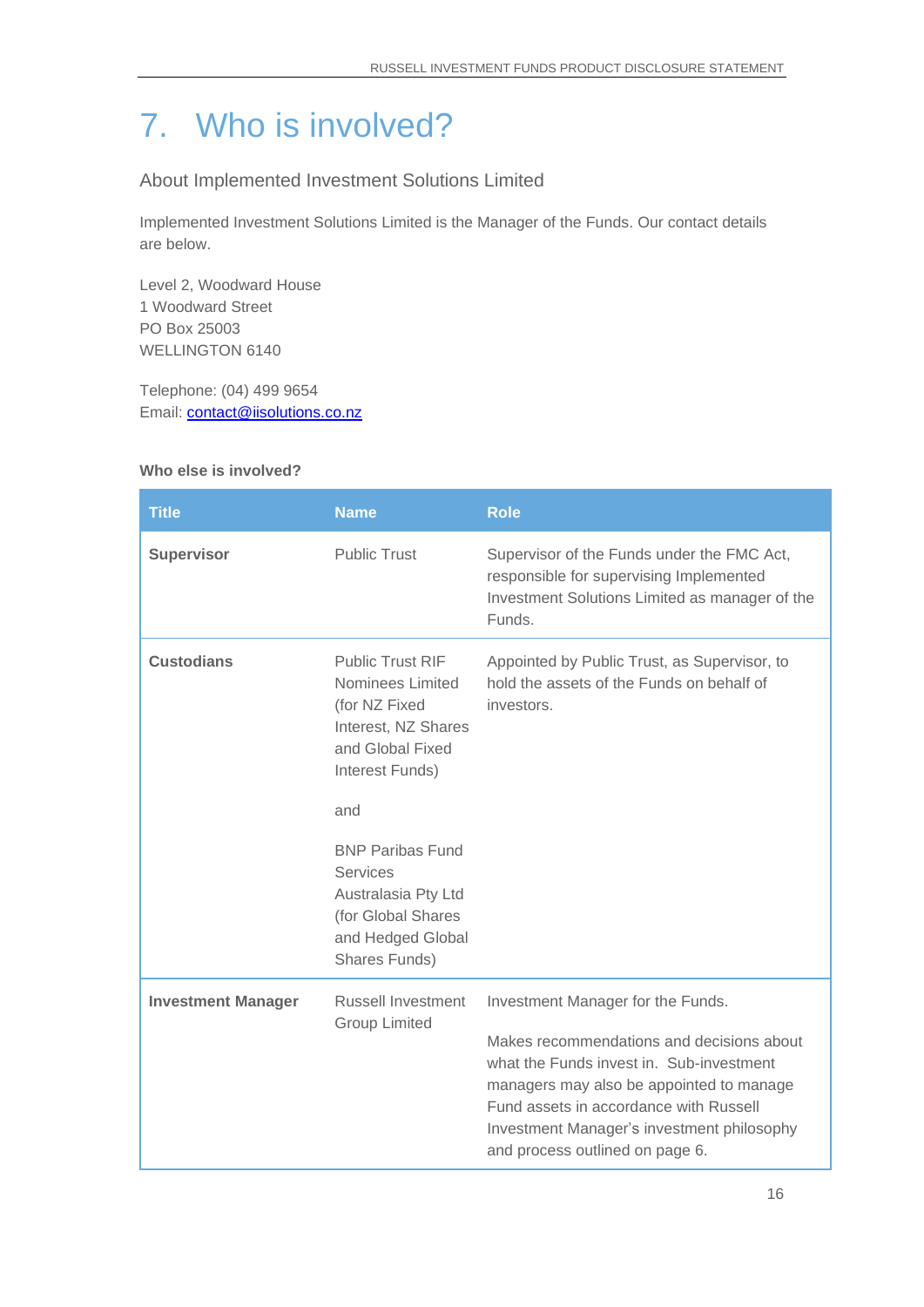| <b>Administration</b><br><b>Managers</b> | MMC Limited (for<br>NZ Fixed Interest,<br>NZ Shares and<br>Global Fixed<br>Interest Funds)<br>and                             | Appointed by the Manager to manage core<br>administration functions including: unit pricing<br>and fund accounting. |
|------------------------------------------|-------------------------------------------------------------------------------------------------------------------------------|---------------------------------------------------------------------------------------------------------------------|
|                                          | <b>BNP Paribas Fund</b><br><b>Services</b><br>Australasia Pty Ltd<br>(for Global Shares<br>and Hedged Global<br>Shares Funds) |                                                                                                                     |
| <b>Registry Manager</b>                  | <b>MMC</b> Limited                                                                                                            | Appointed by the Manager to manage registry<br>functions.                                                           |

# 8. How to complain

Any complaints or problems with the investment should be directed to us for resolution through our internal dispute resolution process:

Implemented Investment Solutions Limited Level 2, Woodward House 1 Woodward Street PO Box 25003 WELLINGTON 6140

Telephone: (04) 499 9654 Email: [contact@iisolutions.co.nz](mailto:contact@iisolutions.co.nz)

If you are not satisfied with the outcome of your complaint to us, you may refer the matter to the Supervisor for resolution through its internal dispute resolution process:

Public Trust Corporate Trustee Services Private Bag 5902 WELLINGTON 6140

Telephone: 0800 371 471 Email: [cts.enquiry@PublicTrust.co.nz](mailto:cts.enquiry@PublicTrust.co.nz)

If your complaint is not able to be resolved through our internal dispute resolution process or that of the Supervisor you may refer your complaint to the dispute resolution scheme operated by the Insurance and Financial Services Ombudsman, an approved dispute resolution scheme under the Financial Service Providers (Registration and Dispute Resolution) Act 2008. We are a registered financial service provider and member of this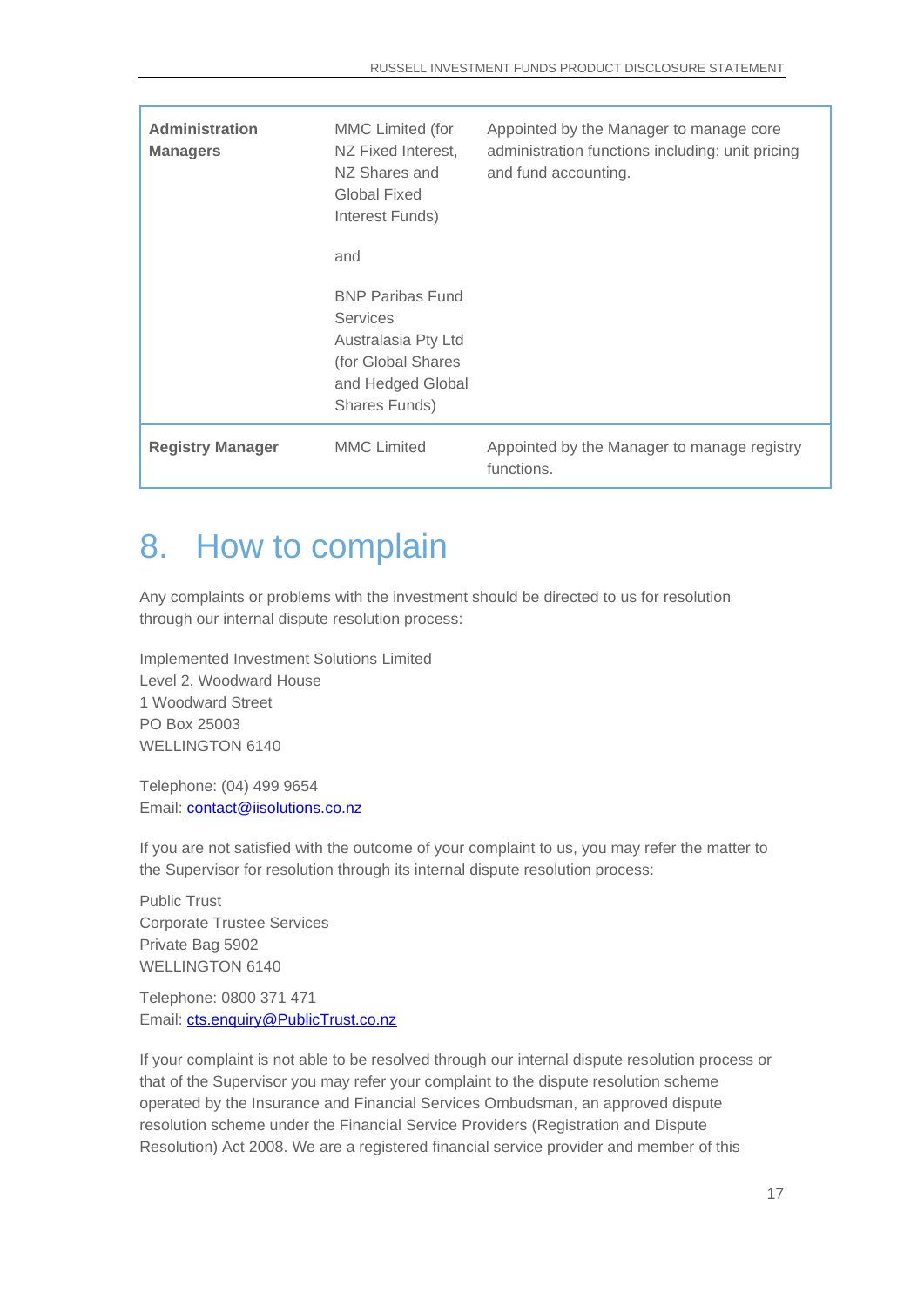scheme. The Insurance and Financial Services Ombudsman's service is provided at no cost to you. The contact details for the scheme are:

Insurance and Financial Services Ombudsman Level 2, Solnet House 70 The Terrace PO Box 10-845 WELLINGTON 6143

Telephone: 0800 888 202 Email: [info@ifso.nz](mailto:info@ifso.nz)

The Supervisor is a member of an approved dispute resolution scheme operated by Financial Services Complaints Limited ('FSCL'). If your complaint to the Supervisor has not been resolved, you can refer it to FSCL. The contact details for the scheme are:

Financial Services Complaints Limited Level 4 101 Lambton Quay PO Box 5967 Wellington 6145

Telephone: 0800 347 257 Email: complaints@fscl.org.nz

The FSCL scheme will not charge a fee to any complainant to investigate or resolve a complaint.

# 9. Where you can find more information

Further information relating to the Russell Investment Funds is available on the offer register and the scheme register at [www.disclose-register.companiesoffice.govt.nz](http://www.disclose-register.companiesoffice.govt.nz/) and a copy of information on the offer register or scheme register is available on request to the Registrar of Financial Service Providers.

Other information we will provide

You can also obtain the following information free of charge:

| <b>Information</b>                            | How to obtain                                                                                                                                                                                                                                              |
|-----------------------------------------------|------------------------------------------------------------------------------------------------------------------------------------------------------------------------------------------------------------------------------------------------------------|
| <b>Fund</b><br>information<br>relevant to you | You can inspect documents we hold that are relevant to you, and other<br>documents that are legally required to be provided to you, at our offices<br>during normal business hours, or request an extract of those documents,<br>by written request to us. |
| <b>Fund updates</b>                           | The fund updates for the Funds are publicly available from our website<br>and can be requested from us.                                                                                                                                                    |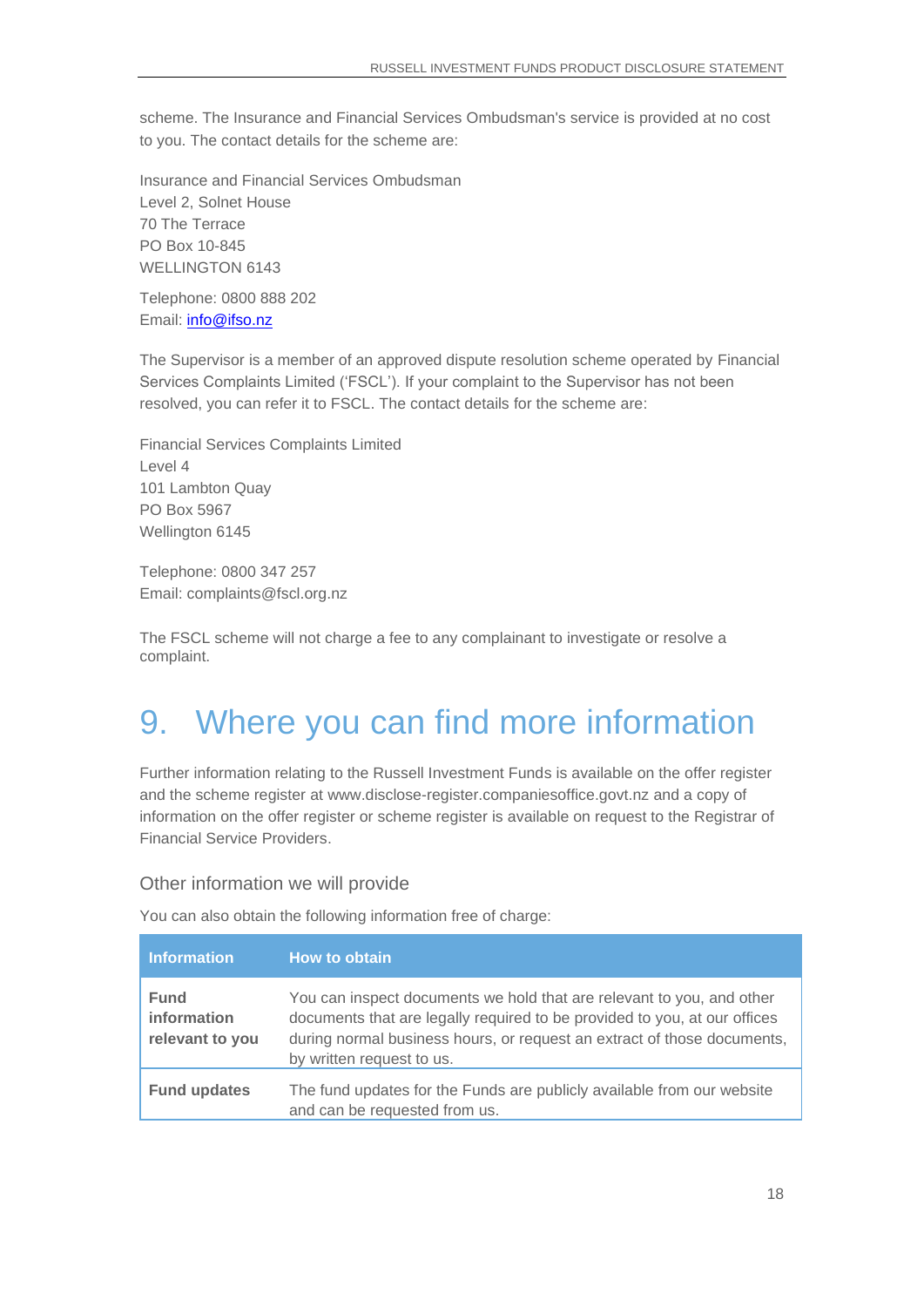If you invest directly into the Funds, we will send you confirmation information relating to your transactions when Units are issued to you, as well as when you withdraw or transfer your Units and make available to you an annual report in respect of the scheme.

You will also be sent an annual tax statement, which will include the amount of PIE income allocated to you and the amount of tax paid at your chosen PIR. You will also be asked to confirm your IRD number and PIR.

You can find general information about the Funds, our management team, and us on our website [www.iisolutions.co.nz.](http://www.iisolutions.co.nz/)

### <span id="page-18-0"></span>10. How to apply

If you are making an investment directly with us then you will be required to complete the application form, which can be obtained from the Manager, and send it to:

Implemented Investment Solutions Limited PO Box 25003 WELLINGTON 6140

You can also apply to invest in our Funds through approved investment administration and custodial service platforms (also known as 'wrap platforms' or 'portfolio investor proxies'). Many adviser groups and distributors prefer using wrap platforms in providing services to their clients. When reading this PDS you should remember that if your investments are purchased through a wrap platform they will be held by a custodian on your behalf. In that case you should refer to the wrap service terms and relevant material for how you may invest in the Funds. The terms of these wrap services are separate and independent to the offer of Funds under this PDS. Please take time to read this PDS and other information contained on the scheme register [\(www.disclose](http://www.disclose-register.companiesoffice.govt.nz/)[register.companiesoffice.govt.nz\)](http://www.disclose-register.companiesoffice.govt.nz/) before making your investment decision.